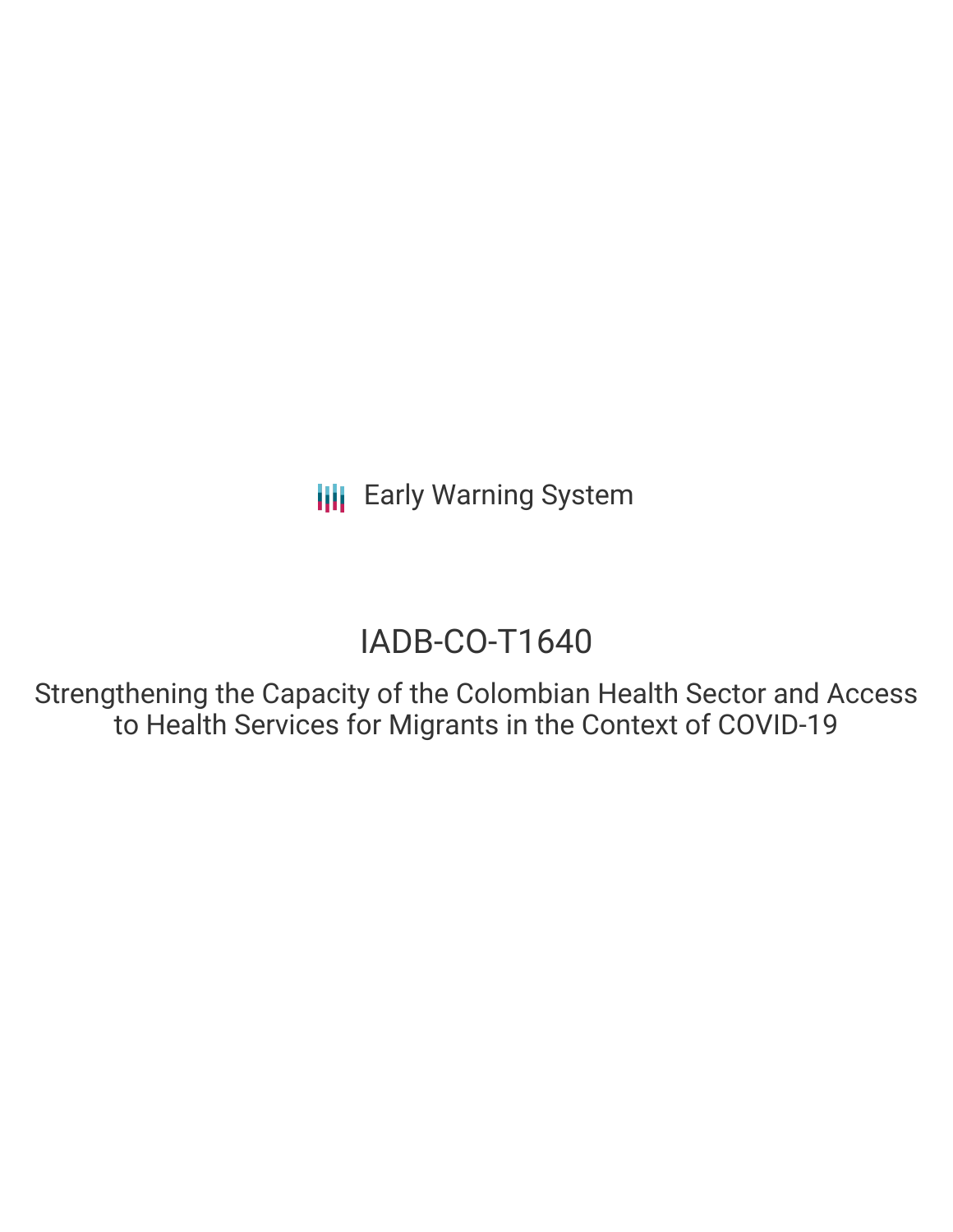

## Early Warning System

Strengthening the Capacity of the Colombian Health Sector and Access to Health Services for Migrante in the Context of COVID-10

#### **Quick Facts**

| <b>Countries</b>               | Colombia                                    |
|--------------------------------|---------------------------------------------|
| <b>Specific Location</b>       | UNINFORMED                                  |
| <b>Financial Institutions</b>  | Inter-American Development Bank (IADB)      |
| <b>Status</b>                  | Approved                                    |
| <b>Bank Risk Rating</b>        | C                                           |
| <b>Voting Date</b>             | 2022-01-27                                  |
| <b>Borrower</b>                | Goverment of Colombia                       |
| <b>Sectors</b>                 | Education and Health, Technical Cooperation |
| <b>Investment Type(s)</b>      | <b>Advisory Services</b>                    |
| <b>Investment Amount (USD)</b> | $$4.85$ million                             |
| <b>Project Cost (USD)</b>      | \$4.85 million                              |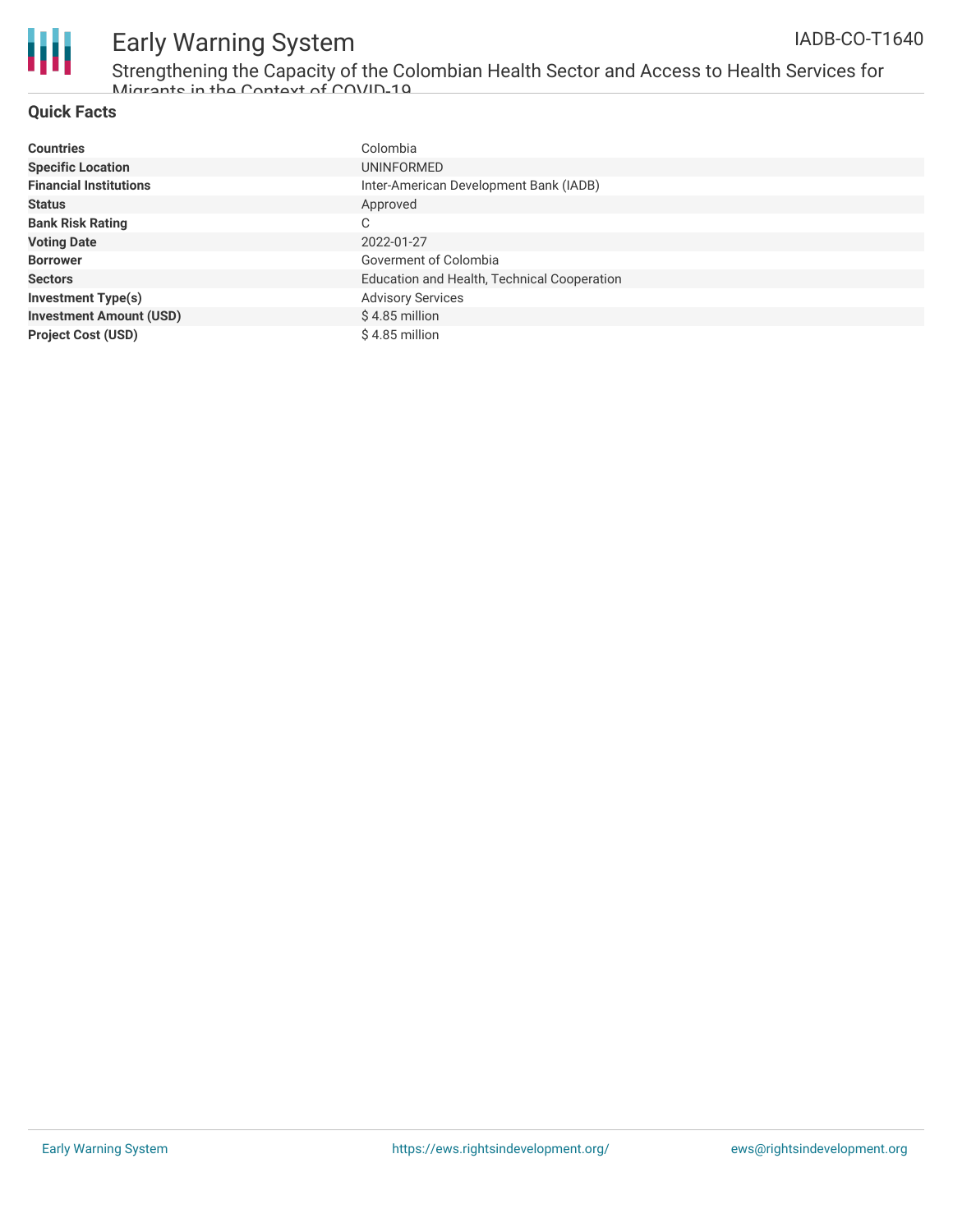



### Early Warning System

Strengthening the Capacity of the Colombian Health Sector and Access to Health Services for Migrante in the Context of COVID-10

#### **Project Description**

This project seeks to improve health outcomes of migrants through increasing health insurance coverage.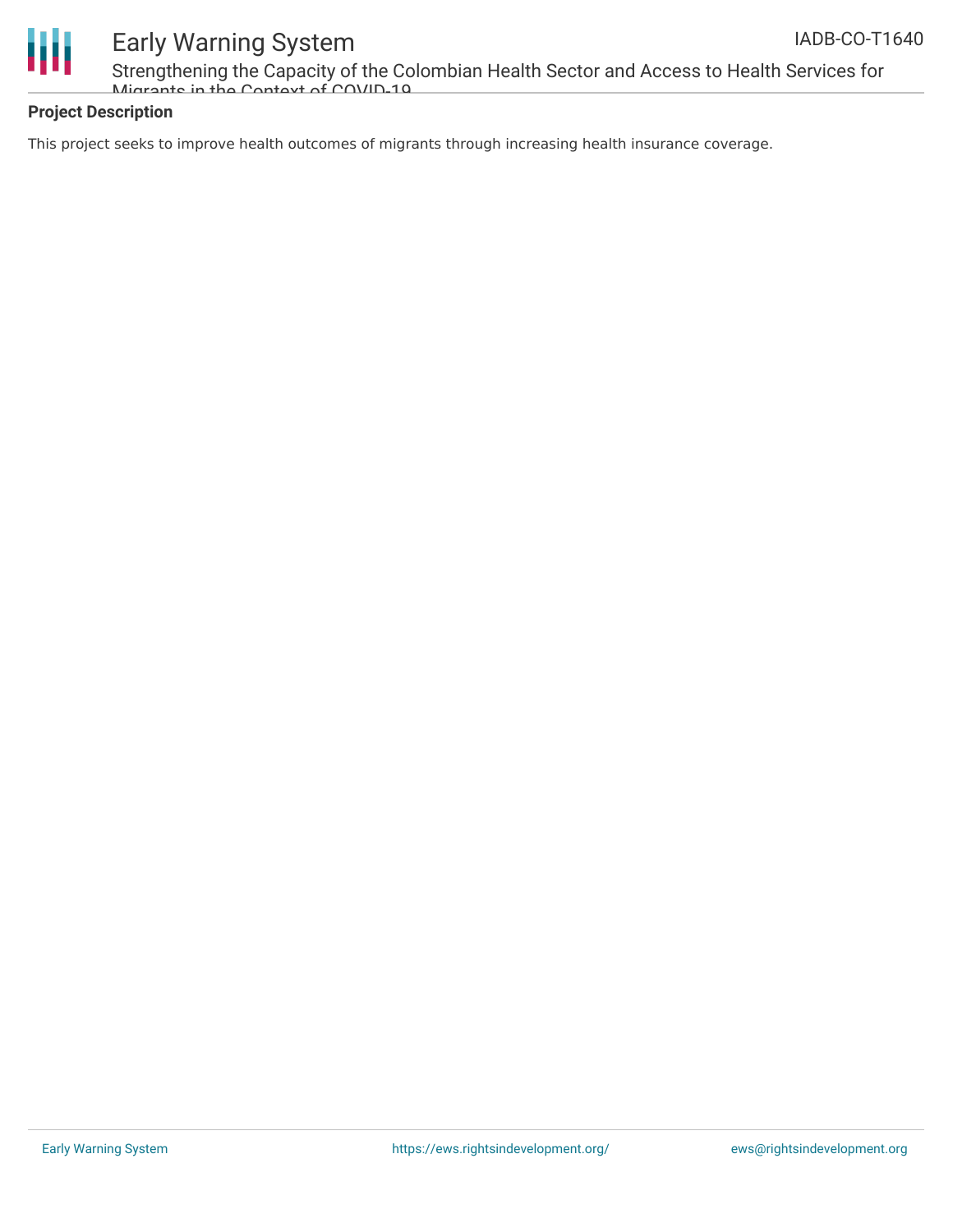

## Early Warning System

Strengthening the Capacity of the Colombian Health Sector and Access to Health Services for Migrants in the Context of COVID-10

### **Investment Description**

• Inter-American Development Bank (IADB)